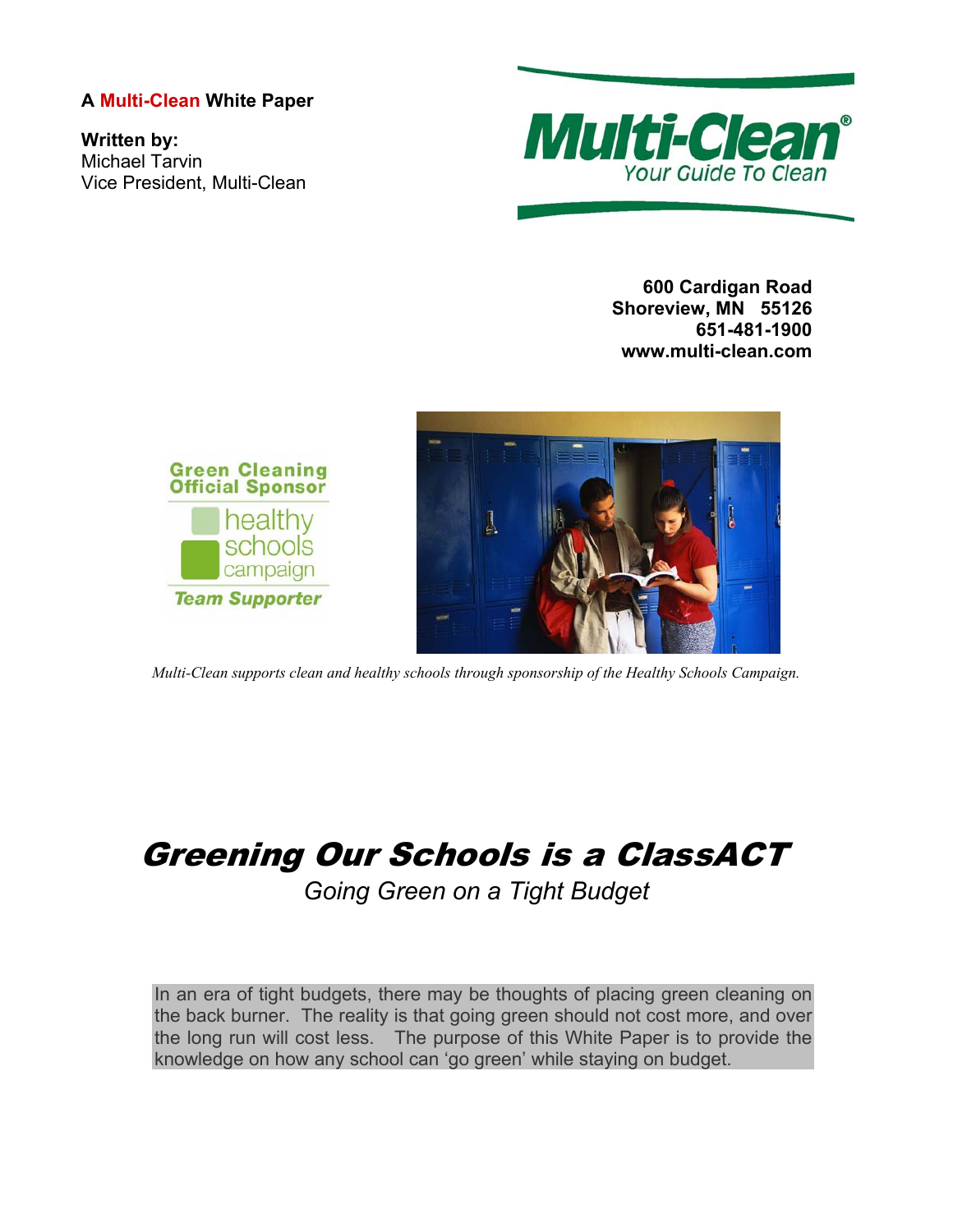| Contents                 |   |
|--------------------------|---|
|                          |   |
| Introduction             | 2 |
| <b>Problem Statement</b> | 2 |
| WHY do we Clean?         | 2 |
| Solutions                | 3 |
| Implementation           | 3 |
| Summary                  | 5 |
| Resources                | 5 |



## **Introduction**

The EPA has estimated that nearly 50% of our public schools have had some issues related to poor indoor air quality. Illness related absenteeism and nearly epidemic rates of asthma amongst school age children are creating a clear call to action to improve the indoor environment in schools. A big push by government and advocacy groups to get our schools to adopt green cleaning is in its early stages, with mandates in several states already signed into law.

## **Problem Statement**

Research reports suggest that students attending schools in poor condition score 11 percent lower on standardized tests than students who attend schools in good condition. Asthma affects one out of every 13 school-aged children and is a primary cause of school absenteeism, accounting for 14.7 million missed school days per year. Indoor Air Quality (IAQ) problems in schools persist -- the presence of mold, dust mites, cockroaches, pet dander, and certain chemicals can trigger asthma attacks and other illnesses. Inadequate cleaning processes and frequency can result in a build up of contaminants that make the indoor environment unhealthy.

Trying to figure out how to keep a facility clean with static or decreasing budgets is a big challenge for educational facilities. Tightening budgets should not be a reason to put green on hold, in fact it should provide even greater incentive to truly green the cleaning process in our public schools.

One of the purposes of this White Paper is to dispel the notion that going green is going to cost more.

# **Why Do We CLEAN?**

Traditional cleaning processes have always had appearance as the No. 1 goal. The Goal of Green Cleaning is decidedly different. The main objective of WHY we clean is to protect the health of building occupants. Simply stated….

**Green Cleaning is defined as Cleaning to Protect Health without Harming the Environment.**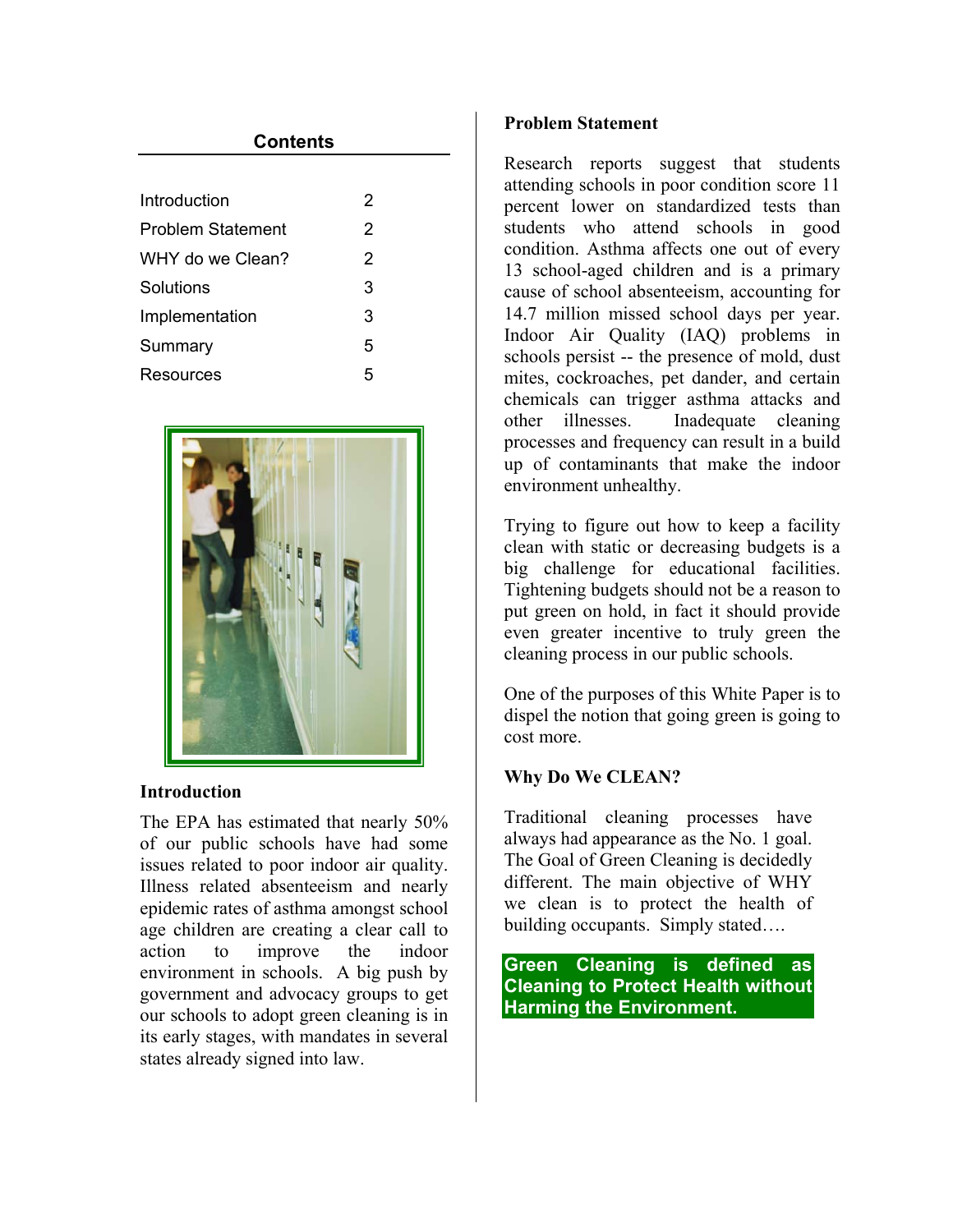www.multi-clean.com Email: infomc@minutemanintl.com Phone: 1-800-433-6816

### **Solutions**

This White Paper aims to provide a blueprint that shows "going green" and reducing costs can go hand in hand. But first we have to address some mindsets that have to be changed.

#### *Is Clean Taken for Granted?*

The public tends to expect that facilities, especially our schools, are kept clean. Yet there remains a huge disconnect between public expectations and the cost to maintain a facility. Cleaning operations budgets remain a sacrificial lamb when the budget ax falls. Cleaning should no longer be taken for granted, for it is the health of our students and teachers that can be impacted.

#### *Blame the Custodian?*

When schools are not cleaned to expectations, it's easy to blame the custodian or those in charge of cleaning operations. Here is the harsh reality; gains in productivity have not kept up with cuts in cleaning budgets. This reality means the health and cleanliness in our schools is being compromised because there are fewer custodians to get the job done.

#### *It costs too much to go green?*

The perception that it is going to cost more to go green is a misconception on the part of cleaning operations people. The myth is often propagated by some uninformed sales people and others that have not been properly trained on what green cleaning is truly about.

#### **Implementation**

Implementing a green cleaning program in a school should be a transition process, rather than an overwhelming 'all or nothing' process. Start by looking for the win-win situations where savings can be achieved and staff acceptance

will be high. What follows are several ideas that are not only green, but offer potential cost savings, as well.

## *Ban the Mop and Bucket*

Traditional mop and bucket cleaning often amounts to moving dirt from one side of a room to another. Microfiber flat mop systems can replace the mop and bucket all while cleaning more effectively. Theses systems are more ergonomically friendly, so staff acceptance is high. The special microfiber cloths remove soil more

effectively and require less use of water and chemical. There are systems that use fresh cleaning solutions continuously to



avoid the fruitless movement of soil around a room. The microfiber pads are easy to launder, so no more dirty, smelly mops.

## *Use Equipment to be more Efficient*

The right equipment is a key component for helping to increase productivity of



staff. Equipment features include ergonomic controls, less noise, reduced chemical/water usage, and faster cleaning rates, all which add up to greater efficiency and being green.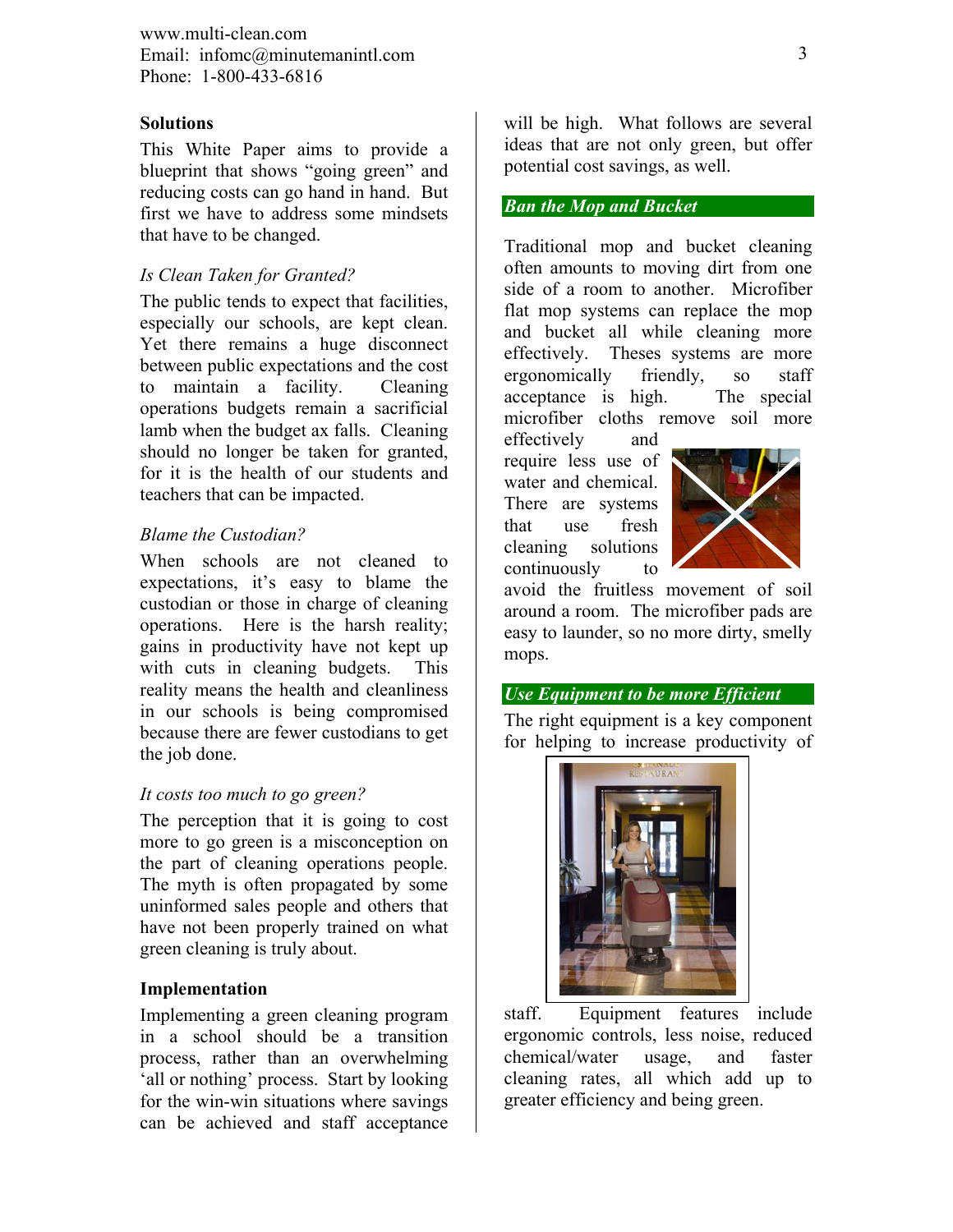www.multi-clean.com Email: infomc@minutemanintl.com Phone: 1-800-433-6816

## *Go Lean and Green*

Audit your supplies and co. Keep what you use, eliminate don't. A big part about going  $\blacktriangleright$ reducing waste. Use concent replace 'ready to use' product for products that use less packaging more recycled content. Re-use labeled spray bottles. Increase efforts.

## *An Ounce of Prevention*

Poor indoor air quality often results due to a build up of contaminants in a facility. One of the most effective strategies to prevent contaminant build up is to address building entrances, where 90+% of these contaminants enter the building. The correct type and amount of walk off matting and more intensive maintenance practices in and around entrance areas can capture dirt/contaminants at the source, before they are spread throughout the building. This method of 'Source Control' is a cost effective way to keep buildings healthier and cleaner.

## *Strip Your Floors Less*

Annually stripping of floors is a ritual in some schools, However, green cleaning practices (such as effective source control of contaminants), properly implemented may result in less frequent stripping. Chances are as you walk through a school there will be intense traffic areas that require stripping. In other areas, a proper scrub and recoat may be all that is needed. Preserving labor for other tasks, and using less chemical is easy on the budget and good for the environment.

## *Use Chemicals the Right Way*

It is believed without measuring, the glug glug method of manual dilution results in 50% waste in chemical from

overuse. Contrary to the myth, using more doesn't mean it cleans better. Green Cleaning requires that chemicals



be used efficiently. That inevitably means measuring the chemical according to instructions. Automated dispensing systems do this with little or no guesswork. The chemical gets diluted properly every time

## *Cleaner Restrooms Faster*

A lot of time is needed to clean restrooms and it is a difficult job. The old mop bucket and spray bottle cleaning method takes time and doesn't always leave restrooms clean. Touchless Cleaning Systems use a mobile cart that automatically dilutes chemical and

applies to surfaces to be cleaned through a spray gun. Touchless systems not only allow restrooms to be cleaned faster, but they are actually left



cleaner than traditional cleaning methods.

#### *Keep Those Gym Floors Shiny*

Today's gym floors are often multi-use floors with few restrictions on how they are used. That means gritty dirt often finds its way onto the gym floor. Not only does the dirt scratch the finish, this contamination can make it unsafe for gym/sporting activities. First, removing